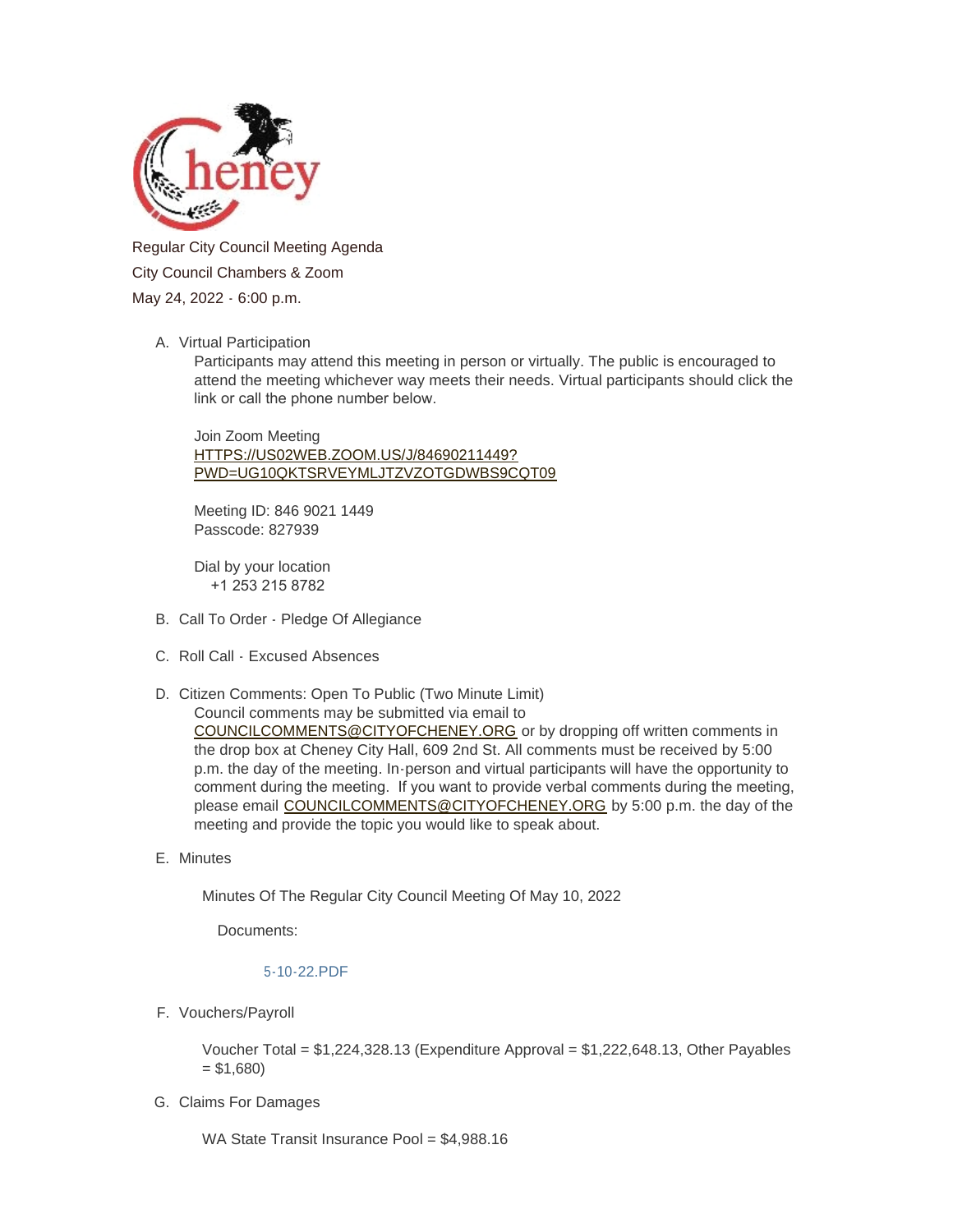H. Small Contracts (Less Than \$10,000) - Approved By Mayor

William Conable - Teaching Alexander Technique = \$7 Per Participant

Fire Protection Specialists - Fire Alarm And Fire Sprinkler Inspections = \$3,465

I. Information Items

Proclamation Honoring Outgoing Interim EWU President David May

Employee Introductions

Recycling Center Operations And Costs

- J. Appointments
- K. Action Items

Public Hearings

**Resolutions** 

22-054 - Resolution F-027 - LUA2021-008 Blackhawk Ridge Addition Preliminary 1. Plat

On March 14, 2022, the Planning Commission held a Public Hearing on the Blackhawk Ridge Addition Preliminary Plat. At the conclusion of the Public Hearing, the Planning Commission recommended that the City Council deny the Blackhawk Ridge Addition Preliminary Plat.

On April 26, 2022, the City Council voted to continue the Closed Record Hearing to May 10, 2022 for the purpose of considering a Development Agreement.

The developer is amenable to these suggested changes and willing to bring back a modified preliminary plat at the June 14, 2022 Council meeting.

Documents:

[CCAR 22-054 - BLACKHAWK RIDGE ADDITION PLAT AMEDMENT 5-24-](https://www.cityofcheney.org/AgendaCenter/ViewFile/Item/3970?fileID=8655) 2022.PDF [RES F-027 - BLACKHAWK RIDGE PLAT..PDF](https://www.cityofcheney.org/AgendaCenter/ViewFile/Item/3970?fileID=8648) [LUA2021-008 - PC RECOMMENDATION.PDF](https://www.cityofcheney.org/AgendaCenter/ViewFile/Item/3970?fileID=8649) [LUA2021-008 - STAFF REPORT - FINAL.PDF](https://www.cityofcheney.org/AgendaCenter/ViewFile/Item/3970?fileID=8650) [LUA2021-008 - PLAT MAP - SITE PLAN.PDF](https://www.cityofcheney.org/AgendaCenter/ViewFile/Item/3970?fileID=8651)

2. 22-065 - Resolution F-038 - Police Vehicle Purchase The Police Department is requesting to purchase 1 Police Administration Vehicle and 2 Police Patrol Vehicles. The remainder of the budgeted amount will be used for upfitting the vehicles with emergency equipment after delivery.

Documents:

[22-065 AGENDA COVER POLICE VEHICLE PURCHASE.PDF](https://www.cityofcheney.org/AgendaCenter/ViewFile/Item/3944?fileID=8643) [F-038 RESOLUTION FOR POLICE VEHICLE PURCHASE.PDF](https://www.cityofcheney.org/AgendaCenter/ViewFile/Item/3944?fileID=8644) [POLICE VEHICLE QUOTE AND BID TABULATION.PDF](https://www.cityofcheney.org/AgendaCenter/ViewFile/Item/3944?fileID=8645)

22-066 - Resolution F-039 - Amendment No. 1 To Interlocal Agreement Between The 3. City Of Cheney And The City Of Medical Lake For The Provision Of Muncipal Court Services And Facilities